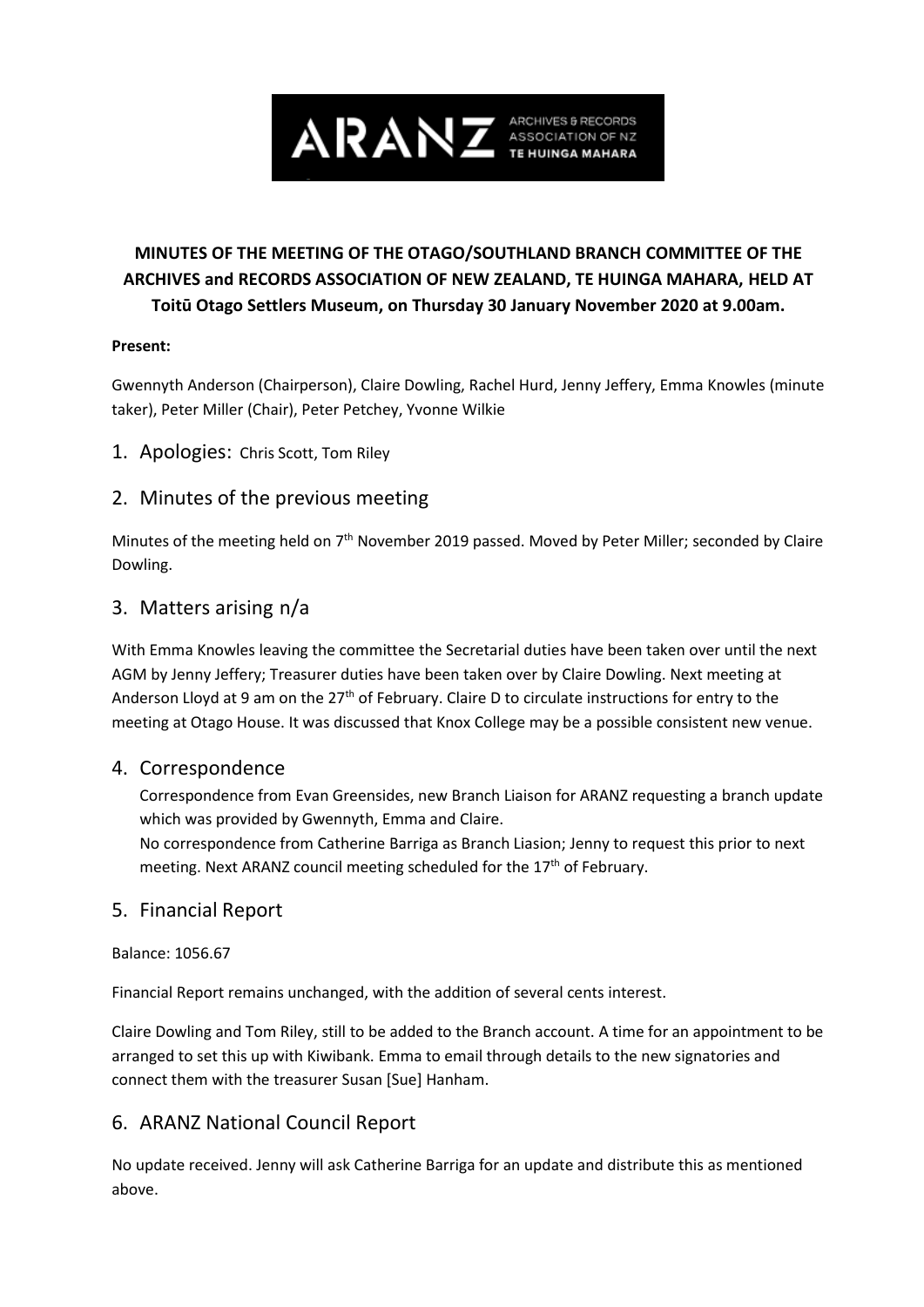# 7. IRM Group Update

Claire Dowling organised a tour of the Clinical Records Department of the Dunedin Public hospital just before Christmas on the 18<sup>th</sup> of December. It was an informative tour of their processes, storage and systems. The tour was well attended. The manaaki of the staff, their dedication and knowledge made for an enlightening and welcoming experience for all attendees.

Claire is working on a programme and topic list for the upcoming monthly meetings including guest speakers. One is already booked in for May – Alison Breese. The intention is that knowledge of the topics well in advance will provide people with the time necessary to organise attendance in their interest areas, especially those travelling from out of Dunedin.

# 8. Holding: Listing of branch records at Hocken Collections to be shared with holdings at Beaglehole Room, Victoria University

Peter M and Gwennyth deferring this until after the 2020 ARANZ conference.

## 9. School of Mines Records

Holding. A discussion of the National Library purging non-New Zealand published material. Noted that the University Librarian, Howard Amos, retiring tomorrow. Assurances from Howard Amos have been received concerning the University retaining published material. It is the intention of the committee to remain vigilant in raising any concerns about the University divesting itself of published material.

# 10.Holding DCC: Long Term Plan concerning archives, records and heritage collections

Peter M, Peter P and Stuart Strachan to make another submission in the annual plan. PP and PM to talk to councillors concerning the last submission and the committee's concerns; will ask to include a physical tour of the archives and a briefing in person with Sophie Barker, Aaron Hawkins and other sympathetic members.

GA to draft a letter and ask on behalf of the committee for an update from Simon Pickford or the Council CEO Sue Bidrose on the progress concerning better storage of the DCC archives. It was discussed if publicity or advocacy from the National Council might move things forward or be a next option.

## 11.Community Archives

No further update. Enquire if there is any update from National Council via Catherine Barriga / Evan Greensides.

## 12.EVENT Planning 2020

## **EOY and Members event, November 2019**